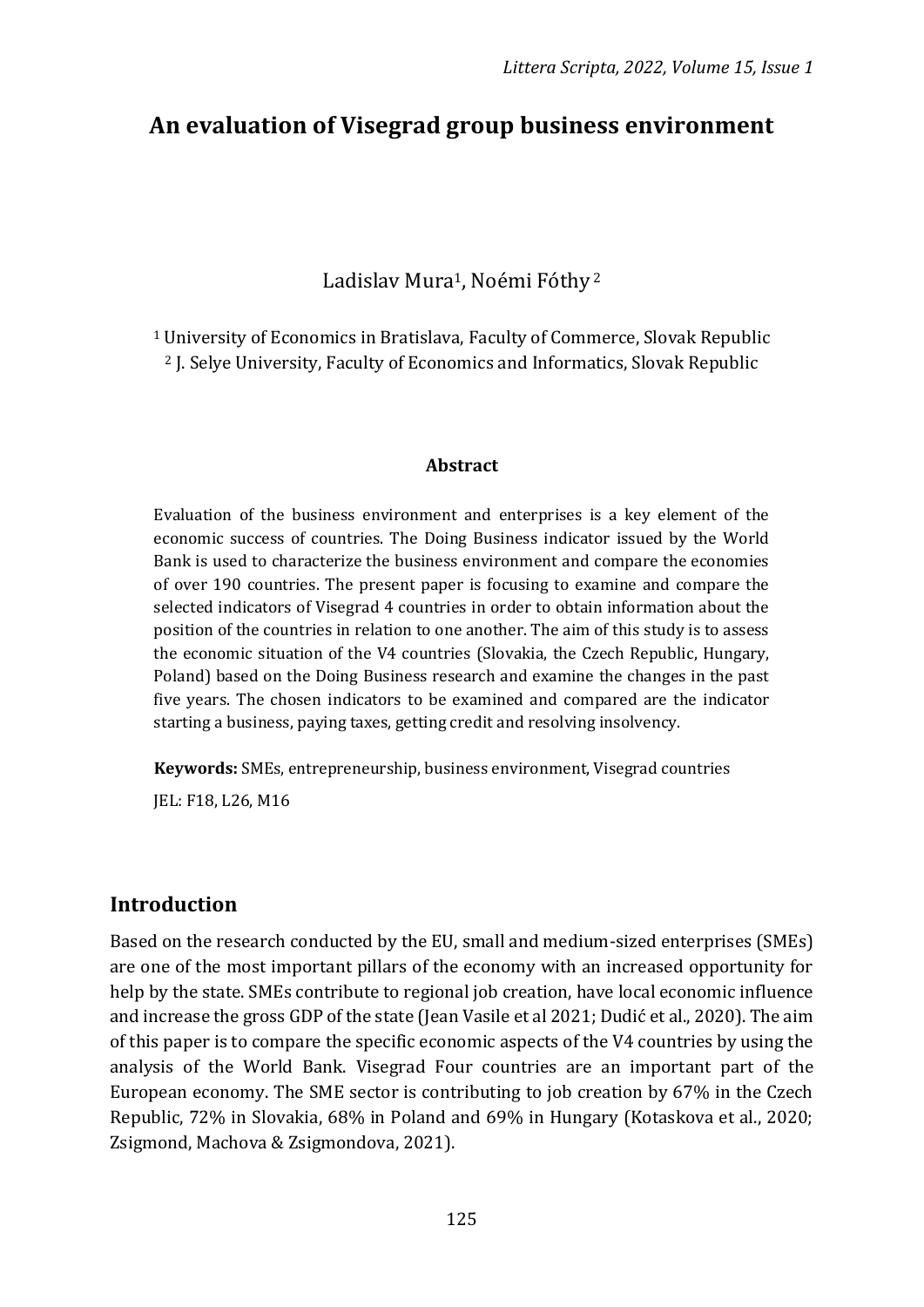Governments play a key role in creating effective, transparent and accessible regulations that define the business environment (Fabus, Dudas & Cihelkova, 2021). Regulations have to be easy to implement in order to facilitate the establishment and expansion of enterprises. Doing Business project launched by the World Bank in 2002 (World Bank 2019) provides objective measurements about business regulations, economic interactions and the cost of resolving business disputes (Ruiz, Cabello & Gladish, 2017). The Doing Business indicators examine small and medium-sized enterprises in 190 countries as well as analyze the regulations of these countries during a lifecycle (World Bank 2019). Doing business is a project launched in 2002 that examines small and medium-sized enterprises in 190 countries and analyzes the regulations of these countries during a lifecycle. A country may show strong performance in one area of regulation, while weak performance on other field, while the average-based aggregation does not always reflect this fact. Although the World Bank database has been widely used by the governments and scholars (Kumar, 2012; Svobodová, Hedvicakova, 2015; Fabus, 2018), several authors have acknowledged several weaknesses of the Doing Business project of the World Bank e.g. the quality of information and the amount of information in rankings (Ruiz, Cabello & Gladish, 2017).

The analysis is comparing the achievement of V4 countries on the basis of four factors: starting new businesses, paying taxes, getting credit and resolving insolvency. According to the research results conducted by Svobodová, Hedvicakova (2015) before 2015, the best position in establishing new businesses was achieved by Hungary, followed by Poland, Slovakia and the Czech Republic. Poland achieved the best results in terms of tax payment, followed by Hungary, Slovakia and the Czech Republic. The compared four indicators of the countries have improved in the research period, but still have not reached the average level of the OECD countries (Svobodová, Hedvicakova, 2015). The international business environment is very important for business doing (Leonavičienė, Burinskienė, 2021).

Based on the research of Kotaskova et al. (2020), the countries of V4 address the financial risk correctly during their business activities. The research evaluated the financial performance of SMEs. The results were mainly positive. Hungarian entrepreneurs were the most positive about their business activity among the V4 countries (Kotaskova et al., 2020).

According to the study of Belas et al. (2020), the business conditions have improved in Slovakia and the Czech Republic in the past five years based on the report of entrepreneurs. The conditions for the transport sector are the most suitable in the Czech Republic, while Slovakia offers favourable business environment for companies in the transport sector. The production sector assessed the changes neutral (Belas et al., 2020).

Extensive research has addressed the factors influencing the business start-ups and the government regulations that act as obstacles to establishing new businesses (Herrendorf, Teixeira, 2011; Hrivnak, Moritz, 2021; Klapper, Laeven & Rajan, 2006) or catalysts (Dreher, Gassebner, 2013; Poschke, 2010; Chowdhury, Terjesen & Audretsch, 2015). Tax payment and regulations associated to pay tax as a factor influencing business start-ups are being studied by an increasing number of researchers. Chowdhury, Terjesen &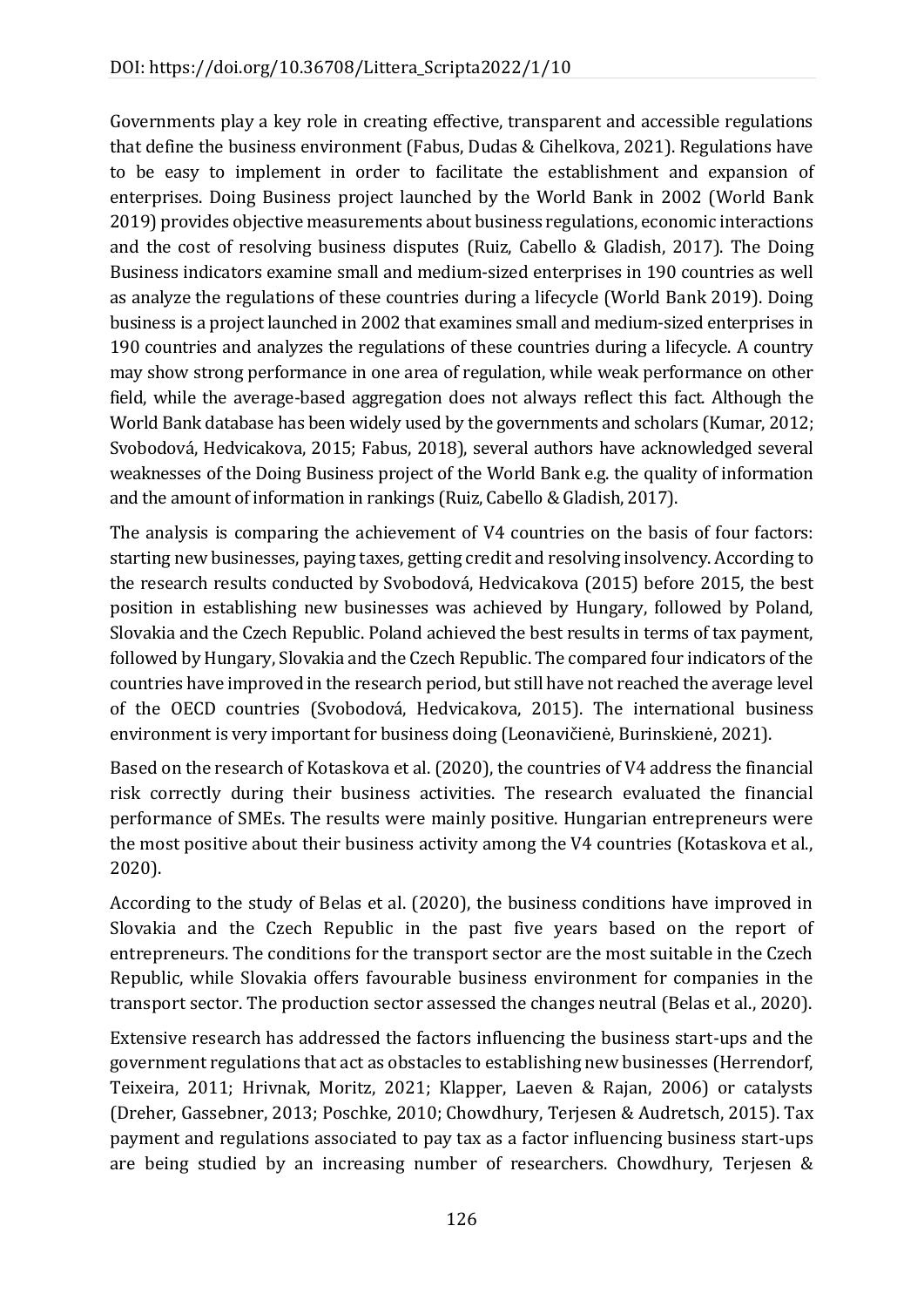Audretsch (2015) found that higher taxes can severly hinder businesses to enter the market. High taxes, complicated regulations and tax laws can discourage business startups (Bacher, Brülhart, 2013). Tax administration burden has the most negative impact on businesses in early stage of their operation (Braunerhjelm, Eklund & Thulin, 2021).

The research results of Dreher, Gassebner (2013) show that the administrative burden necessary to establish a business and the high level of minimum capital requirements are harmful to entrepreneurship. Fonseca, Lopez-Garcia & Pissarides (2001) studied the impact of start-up costs on employment. According to the results, higher start-up costs discourage the entrepreneurs from establishing a business (Svobodová, Hedvicakova, 2015).

Maintaining viable businesses is one of the most important goals of insolvency schemes. A well-functioning insolvency scheme has to prevent the liquidation of sustainable businesses at an early stage of their functioning. It should also hinder the lenders from introducing high-risk loans, as well as prevent managers and shareholders to apply for high-risk loans and make disputable financial decisions (Djankov et al., 2008). The economy-specific research has shown that insolvency reforms that encourage debt rescheduling and debt restructuring reduce both the bankruptcy rate of small and medium-sized business as well as the liquidation of profitable businesses (World Bank, 2019).

Commercial credit is one of the traditional forms of financing SMEs (Kozubíková, Homolka & Kristalas, 2017). Commercial loans can affect the operation efficiency and cost increase. They can decrease the uncertainty of cash payments and provide higher flexibility for companies in case of demand changes on the market. According to Hambur, La Cava (2018), easing the lending standards result in low interest rates (for a certain company profile), which will initiate more investment. Based on the research of Rahman, Rozsa & Cepel (2018), the younger enterprises of V4 use the opportunities offered by commercial loans more frequently than the established ones. It can be explained by limited financial resources of these companies. Businesses with high ownership concentration also use these types of loans more frequently than the companies with scattered ownership pattern (Rahman, Rozsa & Cepel, 2018).

## **Methods and Data**

The aim of this study is to assess the economic situation of the V4 countries (Slovakia, the Czech Republic, Hungary, Poland) based on the Doing Business research and examine the changes in the past five years. The world-renowned and extended Doing Business study by the World Bank has become a respected evaluation in the recent years, which provides an outline about the development of the business environment in different parts of the world for professionals, entrepreneurs and the public. Our study is focusing on getting insights into and evaluation of secondary empirical data about the Visegrad Four countries.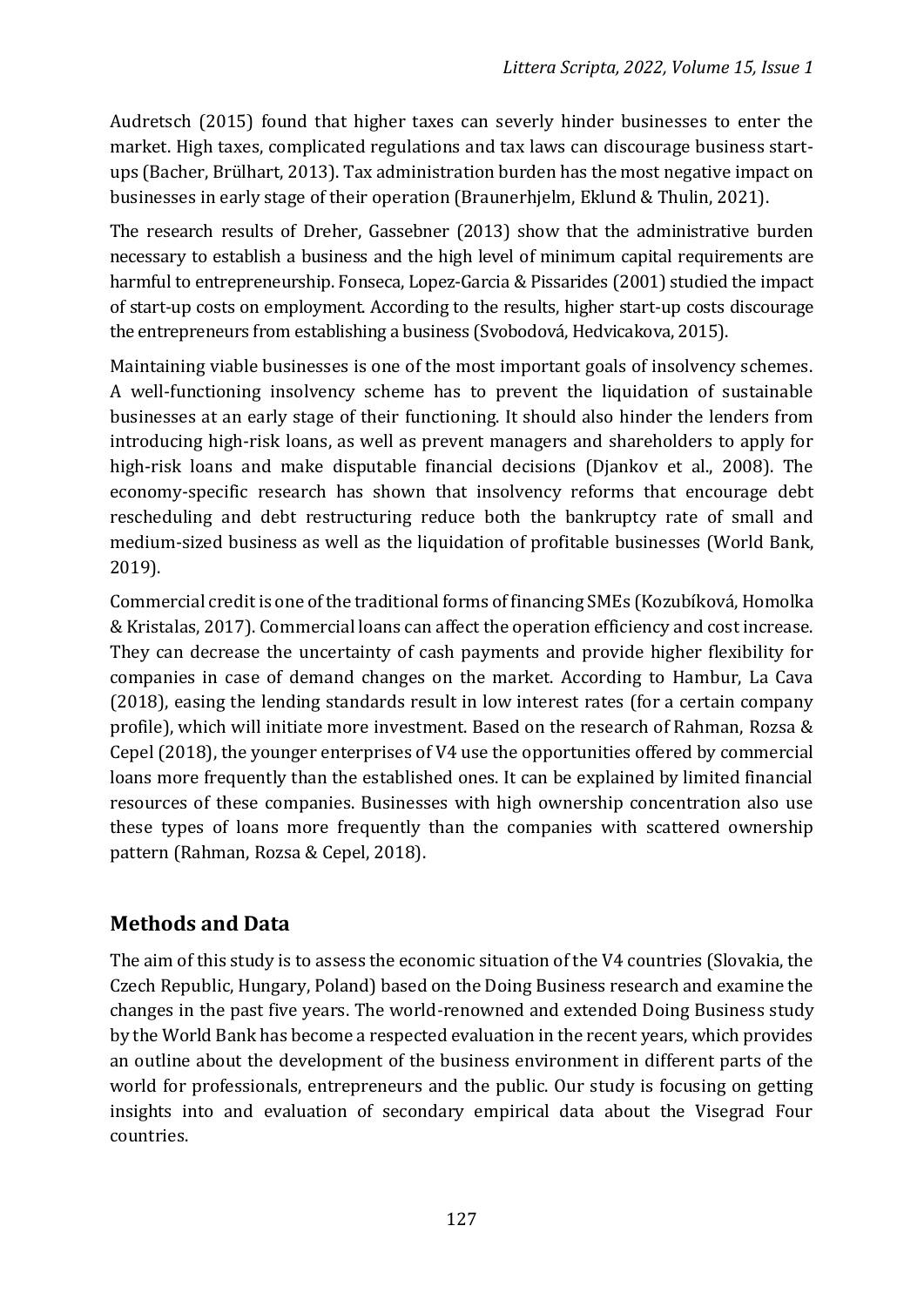In this paper we used secondary sources and materials. The research is based on secondary data of the World Bank. We assessed and systematized the data of Doing Business studies. It was important to filter and organize the obtained data. The collected data were evaluated according to several indicators – indicators of the business environment. These indicators are concentrated in four areas, while each area assessing different sphere of the business environment. The first group of indicators is focusing on evaluation of facts, which are directly connected with establishing a business. These are often considered crucial when starting a business. The second group of indicators is focusing on the assessment of solvency, which can be a significant threat when conducting entrepreneurial activity. The third group is formed by indicators, which are focusing on tax payment. These are important in terms of maintaining competitiveness, and the share of the state drawing resources from generated volume of business. The fourth group of indicators is focusing on the assessment of insolvency solutions with a focus on time, costs and further facts related to solvency of the business. All sub-indicators grouped below are characterized in details. The data is presented in Microsoft Excel, and assessed based on years and countries considering the desired indicators. The evaluation is performed on the basis of calculated ratio indices and relative frequencies. Descriptive statistics and standard logical-cognitive methods were applied. The time interval of 2016-2020 was chosen to elaborate this article since complete data is available from the indicated period. Data for the year 2021 were not available at the time of drafting the article, which can be indicated as a limiting factor in terms of processing up-to-date data.

Starting a business summarizes the factors listed below (Doing Business according to World Bank):

• **Score-Starting a business**: the value obtained as a sum of the indicators examining starting a business. It contains the number of procedures, costs and time of starting a business.

• **Procedures - (number)**: the number of procedures necessary to start and operate a business. It takes into account all the procedures that take place between the entrepreneur and the second party.

• **Time - (days):** Calendar days that specify the length of time necessary to start and operate a business. It refers to a minimum amount of time necessary to complete the tasks.

• **Cost - (% of income per capita)**: financial resources necessary to start the business. Calculated as a percentage per capita income. All the costs and fees associated with the procedures to start a business are involved.

The indicator of credit payment summarizes the following factors:

• **Score-Getting credit**: The score for obtaining credit is indicated on a scale from 0 to 100, where 0 refers to the worst regulation performance, while 100 presents the best regulation performance.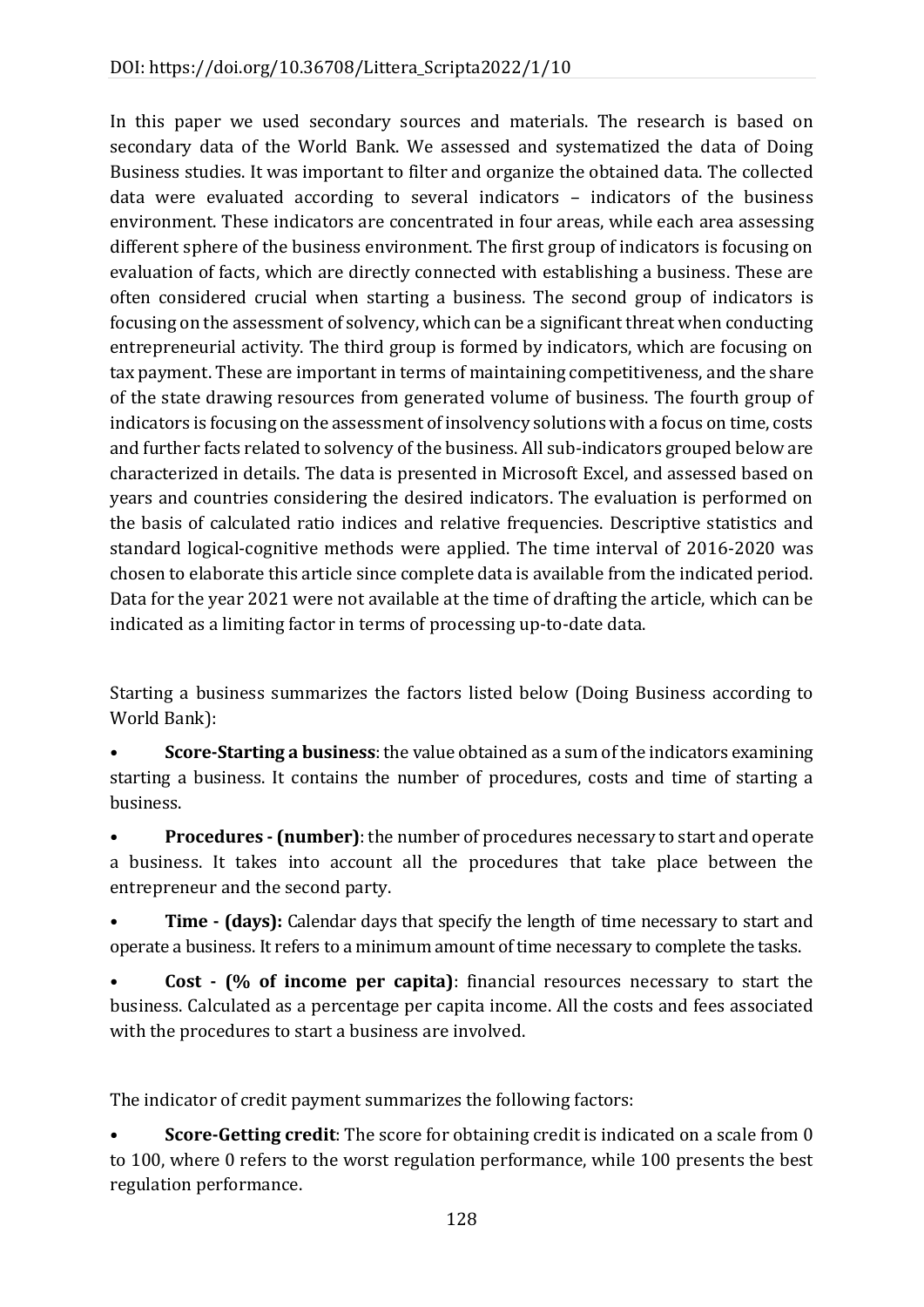• **Strength of legal rights index (0-12)**: The strength of legal rights index measures the degree to which collateral and bankruptcy laws protect the rights of borrowers and lenders and thus facilitate lending. It also examines whether certain factors that facilitate lending exist in a particular country. The index ranges from 0 to 12.

**Depth of credit information index (0-8)**: The depth of credit information index measures the coverage, scope and availability of credit information offered by credit information providers e.g. credit bureaus or credit registers. The index ranges from 0 to 8.

• **Credit registry coverage (% of adults)**: reports the number of individuals and companies listed in a credit registry's database as of January 1, 2015. The number is expressed as a percentage of the adult population.

• **Credit bureau coverage (% of adults)**: reports the number of individuals or firms listed by a private credit bureau with current information on repayment history, unpaid debts or credit outstanding as of January 1, 2015. The number is expressed as a percentage of the adult population.

The indicator of tax paying summarized the following factors:

• **Score - Paying taxes**: The score of tax payment is the average of the scores of individual component metrics.

**Payments (number per year)**: Payments record the total number of taxes and contributions paid, frequency of payments and the frequency of filing tax. This includes the taxes withheld by the company, e.g. sales tax, VAT, employment tax paid by the employees.

**Time (hours per year)**: Time to comply with tax law (corporate tax, sales tax, labour taxes, including payroll taxes and the social security contribution).

• **Total tax and contribution rate (% of profit)**: The total tax and contribution rate measures the amount of taxes and mandatory contributions paid by the company in the second year of its operation, expressed as a proportion of commercial profit.

• **Profits tax (% of profit)**: Profits tax measures the amount of corporate income tax in the second year of company operation, expressed as a proportion of commercial profit.

**Score-Postfiling index (0-100)**: The postfiling index is based on four components—time to comply with VAT refund, time to obtain VAT refund, time to comply with a corporate income tax correction and time to complete a corporate income tax correction. The score is indicated on a scale from 0 to 100, where 0 equals to the worst and 100 to the best regulation performance.

The resolving insolvency indicator involves the following factors:

**Score-Resolving insolvency**: The score of resolving insolvency is an average of the scores for each component indicator.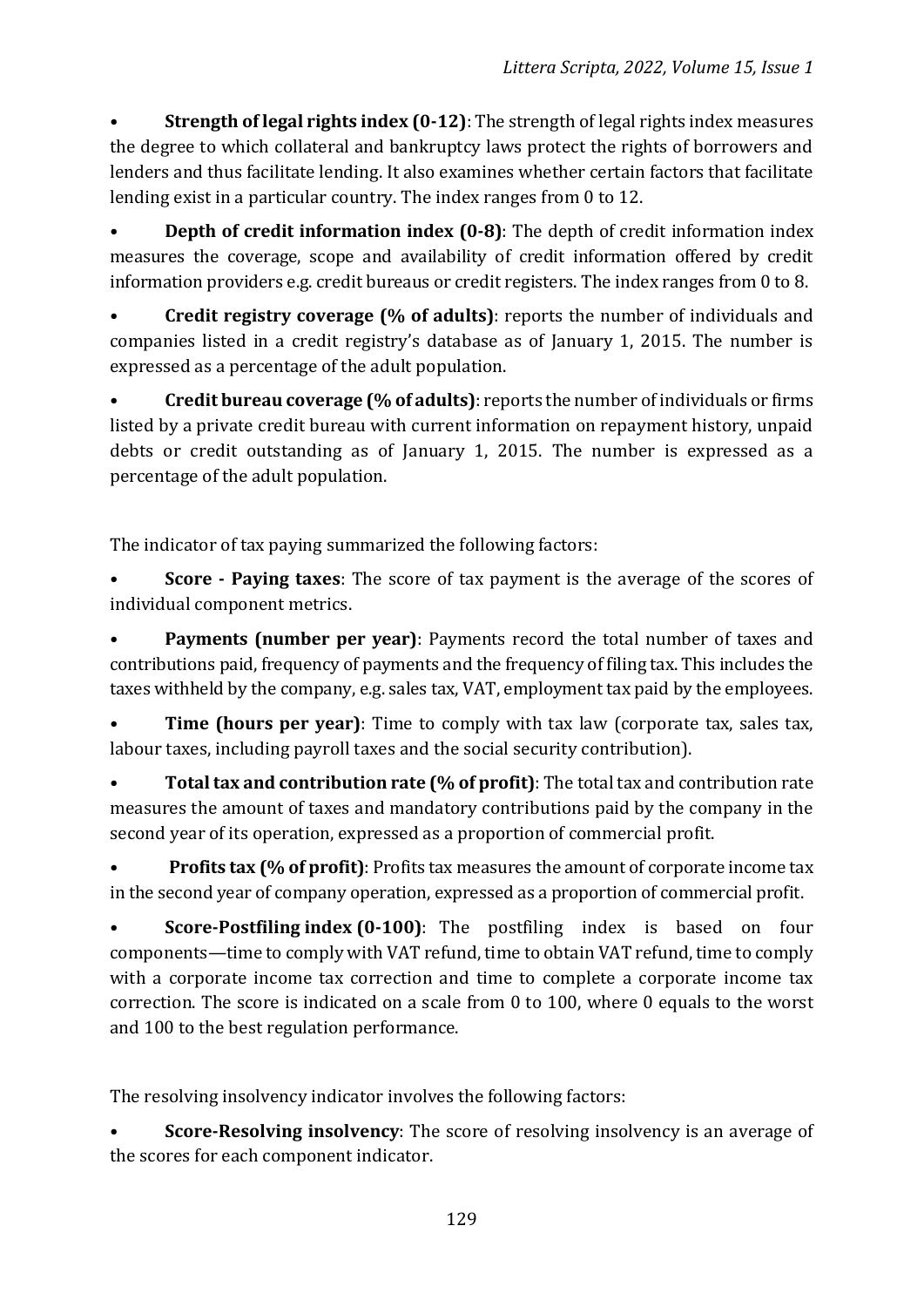• **Outcome (0 as piecemeal sale and 1 as going concern)**: The result determines whether the company investigating the case study will be excluded from the proceedings as an operating business [1] or the company assets are sold in pieces (0).

**Time (years)**: The time of insolvency settlement refers to the time interval to settle the debt expressed in calendar years.

• **Cost (% of estate)**: The cost of settling insolvency is a percentage of the debtor's assets.

**Strength of insolvency framework index (0-16)**: Strength of the insolvency framework index measures the legal framework of reorganization and liquidation proceedings. The index consists of four components: the commencement of insolvency proceedings, management of debtor's assets during the proceedings, reorganization proceedings and creditor participation.

# **Results and discussion**

This part of presented paper deals with research results and we make a discussion. The Doing Business analyses several factors. The next chapter examines the four factors mentioned above, providing the analysis of the Czech Republic, Hungary, Slovakia and Poland. The analysis processes the data from 2016 to 2020. At the end of the chapter, the aggregate DB Index of the countries and their ranking is compared. Here is a text of your paper. Here is a text of your paper. Here is a text of your paper. Here is a text of your paper. Here is a text of your paper. Here is a text of your paper.

### **Analysis of the situation in the Czech Republic**

|        |                                         | <b>Starting a business</b> |             |      | <b>Getting credit</b>              |                                                |                                              |                                       |                              |
|--------|-----------------------------------------|----------------------------|-------------|------|------------------------------------|------------------------------------------------|----------------------------------------------|---------------------------------------|------------------------------|
| Year   | Score-<br>Starting a<br><b>business</b> | Proce-<br>dures            | <b>Time</b> | Cost | Score-<br><b>Getting</b><br>credit | <b>Strength</b><br>of legal<br>rights<br>index | Depth of<br>credit<br>informat-<br>ion index | <b>Credit</b><br>registry<br>coverage | Credit<br>bureau<br>coverage |
| DB2016 | 81,34                                   | 8                          | 30.5        | 6.7  | 70                                 | 7                                              | 7                                            | 6.7                                   | 78.7                         |
| DB2017 | 82,96                                   | 8                          | 24.5        | 5.7  | 70                                 | 7                                              | 7                                            | 6.8                                   | 79.2                         |
| DB2018 | 83,55                                   | 8                          | 24.5        | 1    | 70                                 | 7                                              | 7                                            | 7                                     | 79.5                         |
| DB2019 | 82,09                                   | 9                          | 24.5        | 1    | 70                                 | 7                                              | 7                                            | 7.2                                   | 80.5                         |
| DB2020 | 82,06                                   | 9                          | 24.5        | 1.1  | 70                                 | 7                                              | 7                                            | 7.3                                   | 81.1                         |

| Tab. 1: Starting business and getting credit |  |  |
|----------------------------------------------|--|--|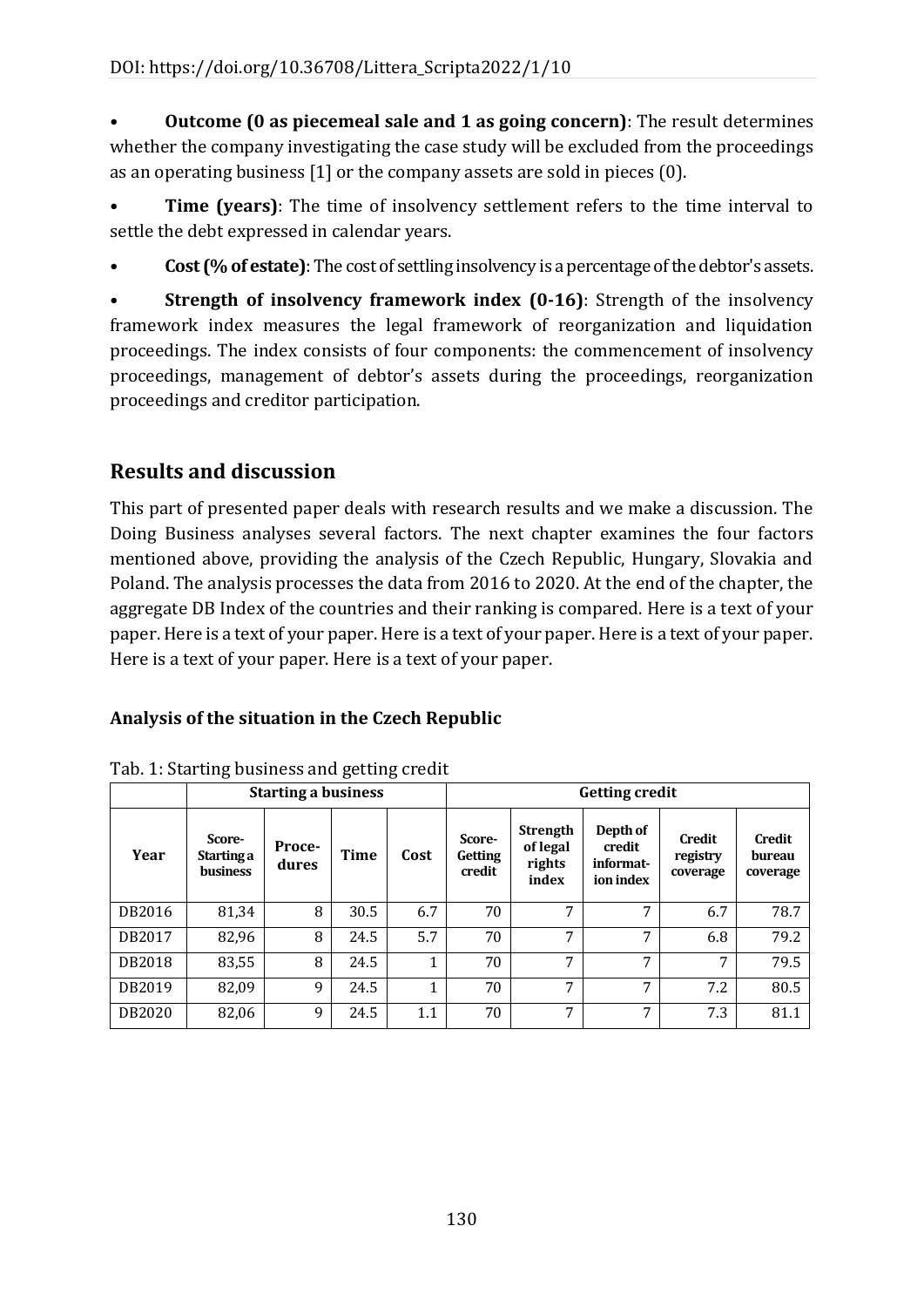Source: own processing based on data from http://www.doingbusiness.org/

Starting business in the Czech Republic was simplified in 2018. The financial investment required to start a business accounted for 5.7% per capita income fell to 1% in 2018. However, the number of proceedings to start a business increased to 9 in 2019. The OECD average of proceedings required to start a business was 4.9 in 2020. In the case of applying for credit, there has been a steady increase in the number of individuals and businesses applying for loan since 2016 until 2020. The OECD average was 24.4 in 2020. The coverage of credit bureaus is 81.1, while the OECD average is 66.7.

|        | <b>Paying taxes</b>       |                 |             |                                                 |                   |                                      |  |  |  |  |  |  |  |
|--------|---------------------------|-----------------|-------------|-------------------------------------------------|-------------------|--------------------------------------|--|--|--|--|--|--|--|
| Year   | Score-<br>Paying<br>taxes | <b>Payments</b> | <b>Time</b> | <b>Total tax</b><br>and<br>contribution<br>rate | <b>Profit tax</b> | Score-<br><b>Postfiling</b><br>index |  |  |  |  |  |  |  |
| DB2016 | 81,57                     | 8               | 222         | 46.5                                            | 5.6               | 90.75                                |  |  |  |  |  |  |  |
| DB2017 | 81,75                     | 8               | 222         | 46.1                                            | 5.1               | 90.75                                |  |  |  |  |  |  |  |
| DB2018 | 81,21                     | 8               | 236         | 46.1                                            | 5.1               | 90.75                                |  |  |  |  |  |  |  |
| DB2019 | 81,42                     | 8               | 230         | 46.1                                            | 5.2               | 90.75                                |  |  |  |  |  |  |  |
| DB2020 | 81,35                     | 8               | 230         | 46.1                                            | 5.2               | 90.50                                |  |  |  |  |  |  |  |

Tab. 2: Tax payment in the Czech Republic

Source: own processing based on data http://www.doingbusiness.org/

In terms of tax payment, the worst performance of the Czech Republic was recorded in 2018. The time required to comply with the tax law was 236 hours a year, while the corporate income tax accounted for 5.1% of the revenue. The number of payments in the reviewed period remained 8, while the OECD average was 10,3. It means that the country performed better than the OECD average. The time required to comply with the tax law decreased to 230 hours in 2019. The total score for post-processes was 90,5 in 2020, while the OECD average is 86.7%.

Tab. 3: Resolving insolvency in the Czech Republic

|        |                                          | <b>Resolving insolvency</b> |             |      |                                                        |  |  |  |  |  |  |  |
|--------|------------------------------------------|-----------------------------|-------------|------|--------------------------------------------------------|--|--|--|--|--|--|--|
| Year   | Score-<br><b>Resolving</b><br>insolvency | <b>Outcome</b>              | <b>Time</b> | Cost | <b>Strength of</b><br>insolvency<br>framework<br>index |  |  |  |  |  |  |  |
| DB2016 | 79,29                                    | 1                           | 2.1         | 17   | 14                                                     |  |  |  |  |  |  |  |
| DB2017 | 79,55                                    | $\mathbf{1}$                | 2.1         | 17   | 14                                                     |  |  |  |  |  |  |  |
| DB2018 | 79,82                                    | $\mathbf{1}$                | 2.1         | 17   | 14                                                     |  |  |  |  |  |  |  |
| DB2019 | 80,05                                    | $\mathbf{1}$                | 2.1         | 17   | 14                                                     |  |  |  |  |  |  |  |
| DB2020 | 80,08                                    | 1                           | 2.1         | 17   | 14                                                     |  |  |  |  |  |  |  |

Source: own processing based on data http://www.doingbusiness.org/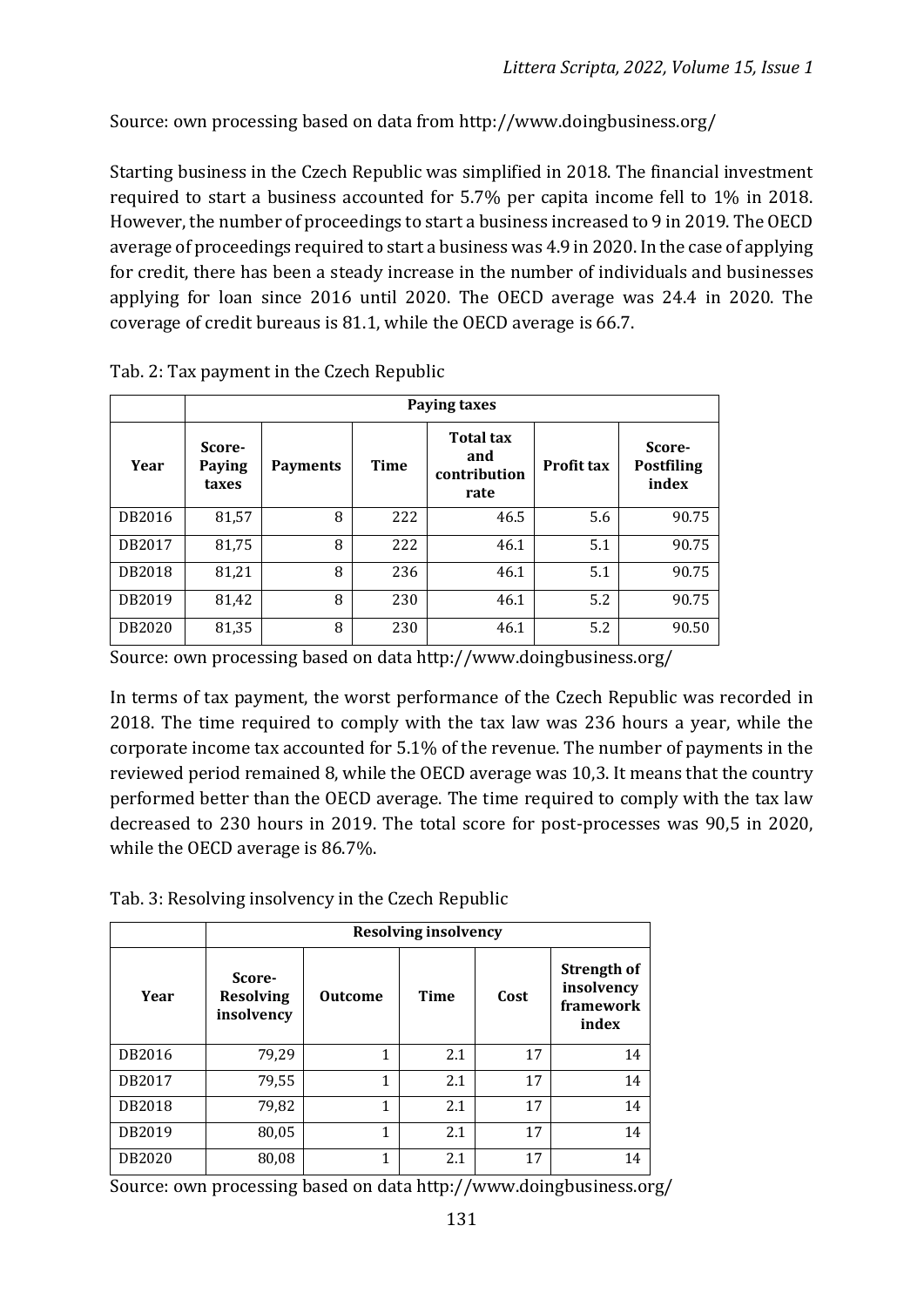The score related to resolving insolvency increased in the period under review. While the score resolving insolvency was 79,29 in 2016, it reached the value of 80,08 in 2020. The cost of resolving insolvency is expressed as a percentage value of the debtor's assets. This value is 17, while the OECD average is 9,3.

### **Analysis of the situation in Hungary**

|        |                                         | <b>Starting a business</b> |             |      | <b>Getting a credit</b>            |                                                |                                              |                                       |                                     |
|--------|-----------------------------------------|----------------------------|-------------|------|------------------------------------|------------------------------------------------|----------------------------------------------|---------------------------------------|-------------------------------------|
| Year   | Score-<br>Starting a<br><b>business</b> | Proce-<br>dures            | <b>Time</b> | Cost | Score-<br><b>Getting</b><br>credit | <b>Strength</b><br>of legal<br>rights<br>index | Depth of<br>credit<br>informat-<br>ion index | <b>Credit</b><br>registry<br>coverage | <b>Credit</b><br>bureau<br>coverage |
| DB2016 | 87,10                                   | 6                          | 7           | 7.5  | 70                                 | 9                                              | 5                                            | $\Omega$                              | 88.6                                |
| DB2017 | 87,28                                   | 6                          | 7           | 7.1  | 70                                 | 9                                              | 5                                            | $\theta$                              | 89.8                                |
| DB2018 | 87,60                                   | 6                          | 7           | 5.4  | 75                                 | 9                                              | 6                                            | $\Omega$                              | 89.8                                |
| DB2019 | 87,89                                   | 6                          | 7           | 4.9  | 75                                 | 9                                              | 6                                            | $\Omega$                              | 91.2                                |
| DB2020 | 88,19                                   | 6                          | 7           | 4.5  | 75                                 | 9                                              | 6                                            | $\Omega$                              | 91.1                                |

Tab. 4: Starting a business and getting credit in Hungary

Source: own processing based on data from http://www.doingbusiness.org/

The score related to starting business in Hungary was increasing during the reviewed period, while the financial costs to start business were decreasing. It accounted for 7.5% per capita income in 2016. This value decreased to 4.5% in 2020. The OECD average was 3% in 2020. The number of proceedings necessary to start business was 6, which did not change during the period considered. 7 calendar days are required to complete the proceedings to start a business. The OECD average is 9,2.

The availability of information about applying for a loan increased in 2018. Credit record data were not available for analysis, so this score is not assigned to the research results. The percentage of individuals in the database of credit bureaus had steadily increased during the reviewed period. While the percentage of the adult population registered in a credit bureau database was 88,6% in 2016, this ratio in 2020 increased to 91,1%. The OECD average was 66.7%.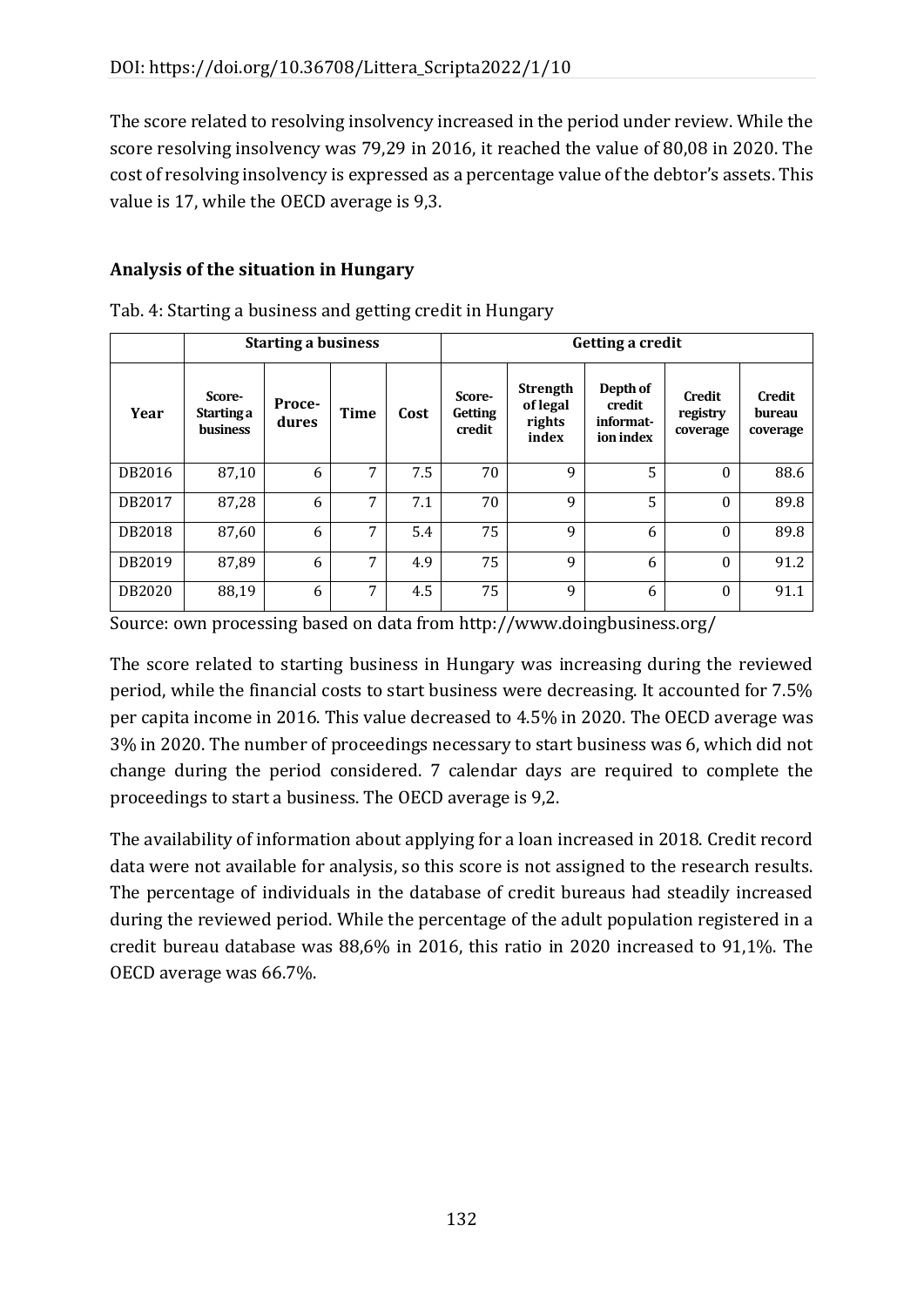|             | <b>Paying taxes</b>       |                 |             |                                                 |                   |                                      |  |  |  |  |  |  |  |
|-------------|---------------------------|-----------------|-------------|-------------------------------------------------|-------------------|--------------------------------------|--|--|--|--|--|--|--|
| <b>YEAR</b> | Score-<br>Paying<br>taxes | <b>Payments</b> | <b>Time</b> | <b>Total tax</b><br>and<br>contribution<br>rate | <b>Profit tax</b> | Score-<br><b>Postfiling</b><br>index |  |  |  |  |  |  |  |
| DB2016      | 70,84                     | 11              | 277         | 48.2                                            | 11.8              | 63.94                                |  |  |  |  |  |  |  |
| DB2017      | 71,56                     | 11              | 277         | 46.3                                            | 9.9               | 63.94                                |  |  |  |  |  |  |  |
| DB2018      | 76,97                     | 11              | 277         | 46.4                                            | 9.9               | 85.58                                |  |  |  |  |  |  |  |
| DB2019      | 79,22                     | 11              | 277         | 40.3                                            | 9.1               | 85.58                                |  |  |  |  |  |  |  |
| DB2020      | 80,57                     | 11              | 277         | 37.9                                            | 9.4               | 87.51                                |  |  |  |  |  |  |  |

Tab. 5: Tax payment in Hungary

Source: own processing based on http://www.doingbusiness.org/

The number of taxes paid in Hungary did not change during the reviewed period (11 occasions annually), while the OECD average was 10,3. The time to comply with tax law remained unchanged in a 5 years period (277hours/year), which is higher than the OECD average. The OECD average was 158,8. The total amount of tax paid and the contribution rate expressed as a percentage of profit had steadily decreased in the examined period. It was 37,9% of the profit in 2020, when the OECD average was 39,9. The profit tax had become favourable for businesses. It accounted for 9,4% of the profit in 2020. The total score of the post-processes was 63,94 in 2016, while it reached 87,51 in 2020. The OECD average was 86,7.

Tab. 6: Resolving insolvency in Hungary

|        |                                          | <b>Resolving insolvency</b> |                          |      |                                                        |  |  |  |  |  |  |  |  |
|--------|------------------------------------------|-----------------------------|--------------------------|------|--------------------------------------------------------|--|--|--|--|--|--|--|--|
| Year   | Score-<br><b>Resolving</b><br>insolvency | <b>Outcome</b>              | <b>Time</b>              | Cost | <b>Strength of</b><br>insolvency<br>framework<br>index |  |  |  |  |  |  |  |  |
| DB2016 | 53,70                                    | 0                           | $\overline{\mathcal{L}}$ | 14.5 | 10                                                     |  |  |  |  |  |  |  |  |
| DB2017 | 54,38                                    | 0                           | $\overline{c}$           | 14.5 | 10                                                     |  |  |  |  |  |  |  |  |
| DB2018 | 54,75                                    | $\Omega$                    | $\overline{c}$           | 14.5 | 10                                                     |  |  |  |  |  |  |  |  |
| DB2019 | 55,03                                    | $\Omega$                    | $\overline{\mathcal{L}}$ | 14.5 | 10                                                     |  |  |  |  |  |  |  |  |
| DB2020 | 55,03                                    | 0                           | $\overline{c}$           | 14.5 | 10                                                     |  |  |  |  |  |  |  |  |

Source: own processing based on http://www.doingbusiness.org/

The value related to resolving insolvency increased from 53,70 to 55,03 in the period between 2016 and 2020. The strength of the Insolvency Framework Index was 10 in the reviewed period. The OECD average was 11,9.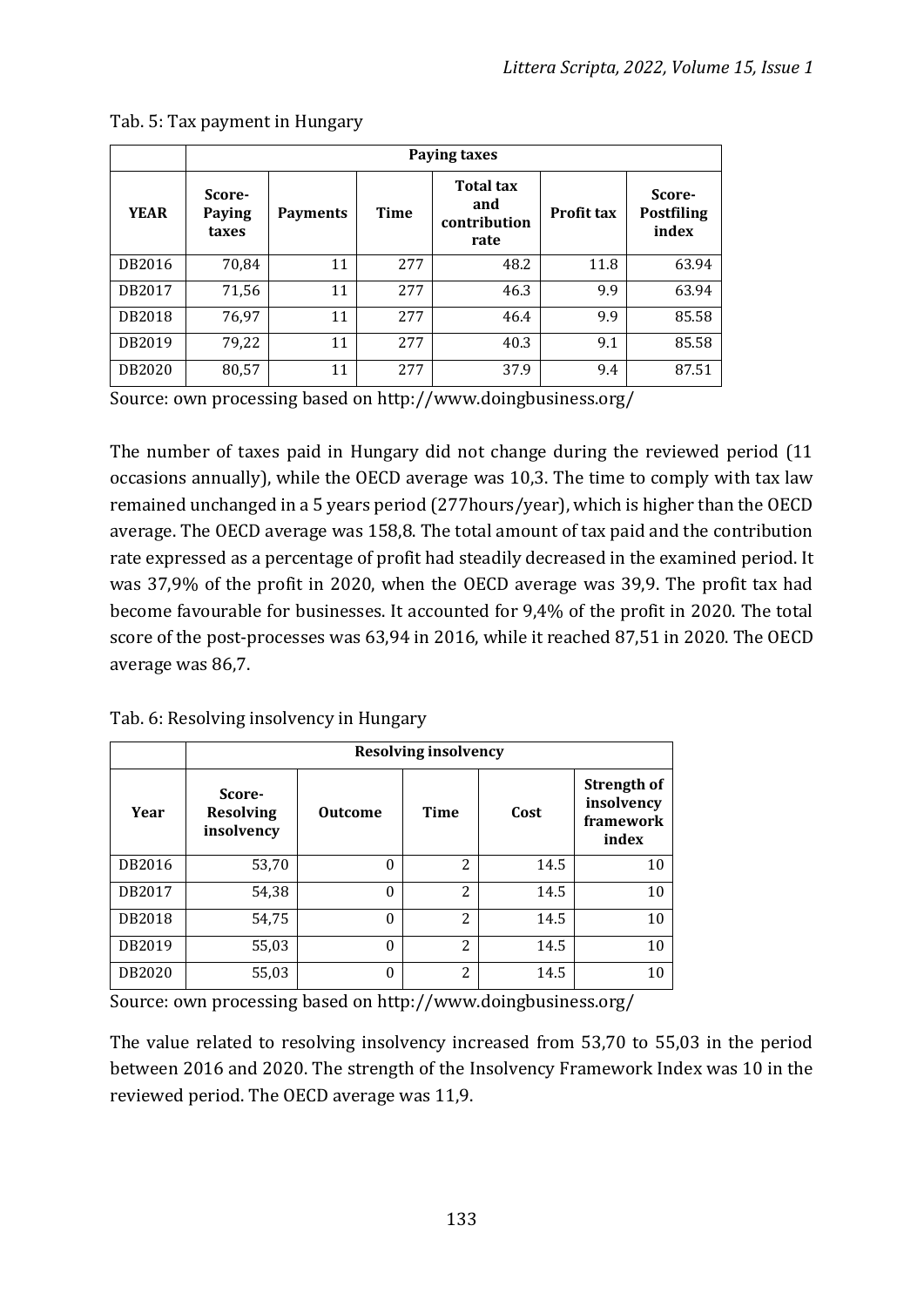#### **Analysis of the situation in Poland**

|        |                                         |                 | <b>Starting a business</b> |      |                                    | Getting a credit                               |                                              |                                       |                                     |
|--------|-----------------------------------------|-----------------|----------------------------|------|------------------------------------|------------------------------------------------|----------------------------------------------|---------------------------------------|-------------------------------------|
| Year   | Score-<br>Starting a<br><b>business</b> | Proce-<br>dures | <b>Time</b>                | Cost | Score-<br><b>Getting</b><br>credit | <b>Strength</b><br>of legal<br>rights<br>index | Depth of<br>credit<br>informat-<br>ion index | <b>Credit</b><br>registry<br>coverage | <b>Credit</b><br>bureau<br>coverage |
| DB2016 | 82,71                                   | 5               | 37                         | 12.2 | 75                                 | 7                                              | 8                                            | $\theta$                              | 91                                  |
| DB2017 | 82,75                                   | 5               | 37                         | 12.1 | 75                                 | 7                                              | 8                                            | $\theta$                              | 92.5                                |
| DB2018 | 82,78                                   | 5               | 37                         | 12   | 75                                 | 7                                              | 8                                            | $\theta$                              | 85.7                                |
| DB2019 | 82,85                                   | 5               | 37                         | 11.8 | 75                                 | 7                                              | 8                                            | $\theta$                              | 98.1                                |
| DB2020 | 82,91                                   | 5               | 37                         | 11.6 | 75                                 | 7                                              | 8                                            | $\theta$                              | 100                                 |

Tab.7: Starting a business and getting a credit in Poland

Source: own processing based on http://www.doingbusiness.org/

The Starting a Business Index had steadily increased in Poland in the reviewed period. The index stood at 82,71 in 2016 then reached the value of 82,91 in 2020. The number of proceedings was 5 that had not changed during the reviewed period. This value is lower than the values detected in the Czech Republic and Hungary. This value is close to the OECD average, which stood at 4,9. The number of days necessary to complete these proceedings is 37. The financial costs required to start a business had decreased. It accounted for 11,6% income per capita in 2020.

The score of applying for credit had not changed in the reviewed period (75). The strength of legal rights index was 7, which is higher than the OECD average (6,1). The Credit Information Index was 8 in the examined period. The value is over the OECD average (6,8). The credit bureau coverage in 2020 was the highest among the examined countries (100%).

|        |                           | Paying taxes    |             |                                              |                   |                                      |  |  |  |  |  |  |  |
|--------|---------------------------|-----------------|-------------|----------------------------------------------|-------------------|--------------------------------------|--|--|--|--|--|--|--|
| Year   | Score-<br>Paying<br>taxes | <b>Payments</b> | <b>Time</b> | <b>Total tax and</b><br>contribution<br>rate | <b>Profit tax</b> | Score-<br><b>Postfiling</b><br>index |  |  |  |  |  |  |  |
| DB2016 | 79,14                     | 7               | 269         | 40.3                                         | 14.5              | 77.36                                |  |  |  |  |  |  |  |
| DB2017 | 79,11                     | 7               | 269         | 40.4                                         | 14.5              | 77.36                                |  |  |  |  |  |  |  |
| DB2018 | 79,50                     | 7               | 258         | 40.5                                         | 14.5              | 77.36                                |  |  |  |  |  |  |  |
| DB2019 | 76,49                     | 7               | 334         | 40.7                                         | 14.5              | 77.36                                |  |  |  |  |  |  |  |
| DB2020 | 76,43                     | 7               | 334         | 40.8                                         | 14.5              | 77.36                                |  |  |  |  |  |  |  |

Tab. 8: Tax payment in Poland

Source: own processing based on http://www.doingbusiness.org/

Tax payment in Poland involved 7 procedures in the examined period, while the time required to spend with these procedures increased. The time to comply with tax law was 269 days in 2016. It reached 334 days in 2020, which is higher than the OECD average (158,8). The total tax and contribution rate increased during the examined period. This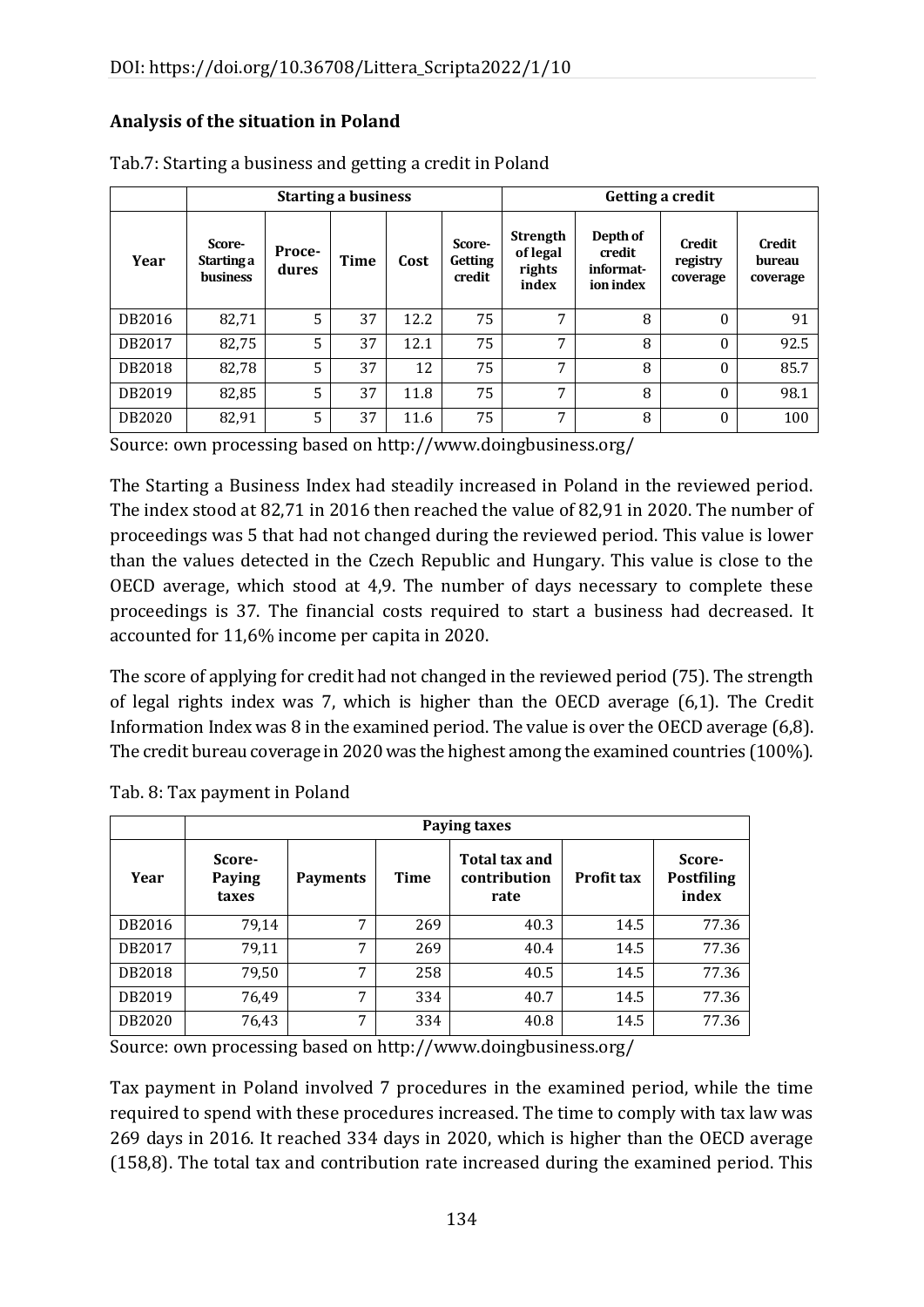rate was 40, 3 in 2016, which has reached 40,8 in 2020. The total score for post-processes is 77,36, which is lower than the OECD average (86,7).

|        | <b>Resolving insolvency</b>              |                |      |      |                                                 |  |  |  |  |  |  |  |
|--------|------------------------------------------|----------------|------|------|-------------------------------------------------|--|--|--|--|--|--|--|
| Year   | Score-<br><b>Resolving</b><br>insolvency | <b>Outcome</b> | Time | Cost | Strength of<br>insolvency<br>framework<br>index |  |  |  |  |  |  |  |
| DB2016 | 70,43                                    |                | 3    | 15   | 12.5                                            |  |  |  |  |  |  |  |
| DB2017 | 76,37                                    | 1              | 3    | 15   | 14                                              |  |  |  |  |  |  |  |
| DB2018 | 77,71                                    | 1              | 3    | 15   | 14                                              |  |  |  |  |  |  |  |
| DB2019 | 76,48                                    | 1              | 3    | 15   | 14                                              |  |  |  |  |  |  |  |
| DB2020 | 76,53                                    | 1              | 3    | 15   | 14                                              |  |  |  |  |  |  |  |

Tab. 9: Resolving insolvency in Poland

Source: own processing based on http://www.doingbusiness.org/

The number of insolvency proceedings in Poland increased from 70,43 to 76,5 in the examined period. The highest score in Poland was achieved in 2018. The number of years to settle insolvency was 3 years in the reviewed period. The cost of settling insolvency accounts for 15% of the debtor's assets in Poland. The strength of the Insolvency Framework Index increased to 14 in 2017. The OECD average in the reviewed period was 11,9.

#### **Analysis of the situation in Slovakia**

|        |                                         | <b>Starting a business</b> |             |              | Getting a credit                   |                                                |                                              |                                |                                     |
|--------|-----------------------------------------|----------------------------|-------------|--------------|------------------------------------|------------------------------------------------|----------------------------------------------|--------------------------------|-------------------------------------|
| Year   | Score-<br>Starting a<br><b>business</b> | Proce-<br>dures            | <b>Time</b> | Cost         | Score-<br><b>Getting</b><br>credit | <b>Strength</b><br>of legal<br>rights<br>index | Depth of<br>credit<br>informat-<br>ion index | Credit<br>registry<br>coverage | <b>Credit</b><br>bureau<br>coverage |
| DB2016 | 81,83                                   | 8                          | 26.5        | 1.5          | 70                                 | 7                                              | 7                                            | 3.2                            | 67.3                                |
| DB2017 | 81,92                                   | 8                          | 26.5        | 1.1          | 70                                 | 7                                              | 7                                            | 3.1                            | 76.4                                |
| DB2018 | 81,96                                   | 8                          | 26.5        | 1.1          | 70                                 | 7                                              | 7                                            | 3.2                            | 79.4                                |
| DB2019 | 82,02                                   | 8                          | 26.5        | $\mathbf{1}$ | 70                                 | 7                                              | 7                                            | 3.3                            | 80.7                                |
| DB2020 | 84,81                                   | 7                          | 21.5        | 1            | 70                                 | 7                                              | 7                                            | 2                              | 85.4                                |

Tab.10: Starting a business and applying for loan in Slovakia

Source: own processing based on http://www.doingbusiness.org/

The score of starting a business in Slovakia increased from 81,83 to 84,1 during the examined period. The number of necessary proceedings in 2020 decreased from 8 to 7. The number of days spent on completing procedures decreased from 26,5 to 21,5 in 2020. The financial costs to start business were the highest in 2016, which accounted for 1,5% of the income per capita. This amount decreased to 1,1% in 2017, and further decrease was detected to 1% in 2019. The OECD average was 3%.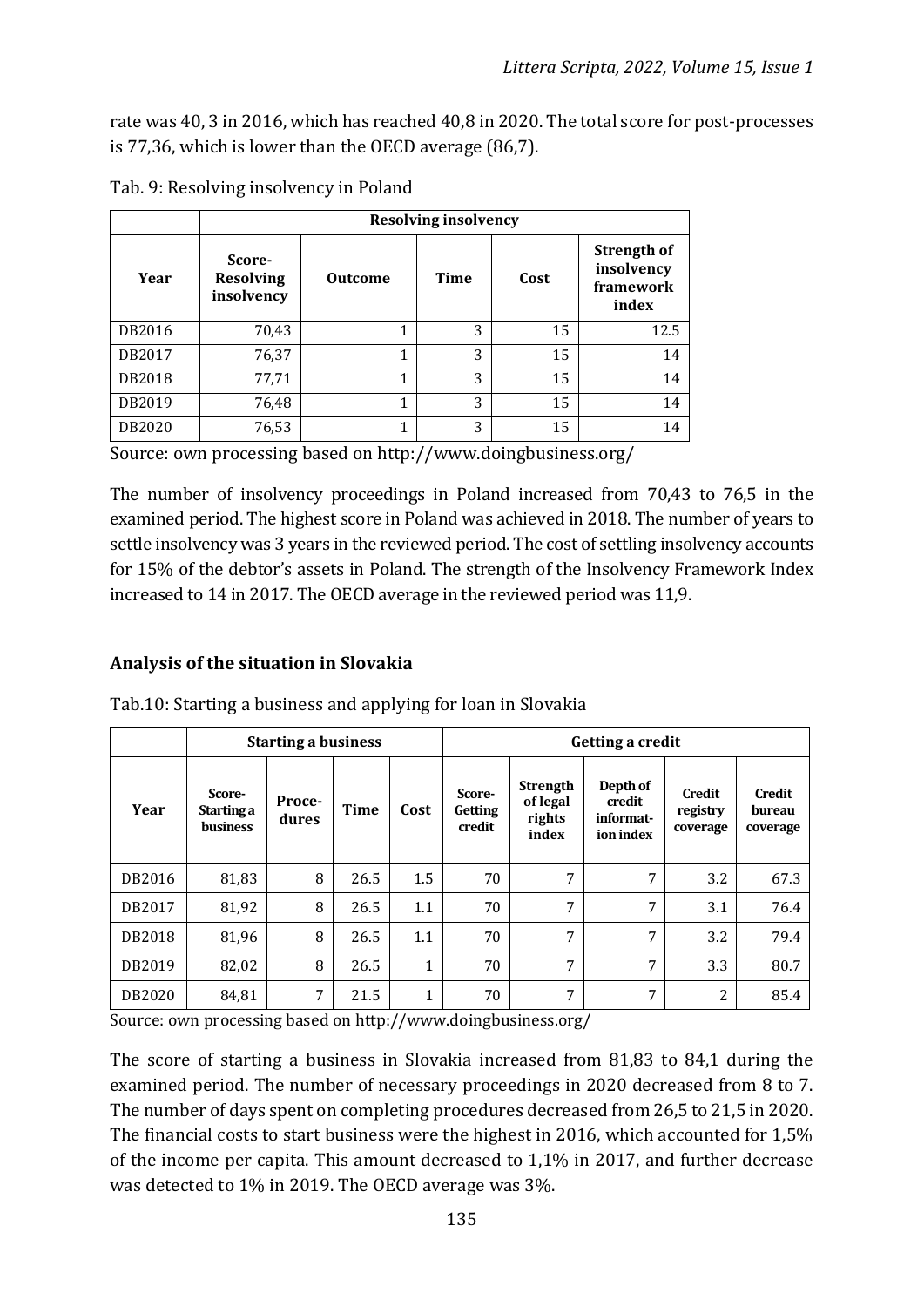Getting a credit score had not change during the reviewed period. Slovakia reached 70 points by assessing the various indicators. The information index necessary to get a credit reached a score of 7, which is higher than the OECD average (6,8). The percentage of the adult population registered in a credit bureau database was 3,2% in 2016. This value decreased to 2% in 2020. The OECD average was 24,4 in the examined period. The coverage of credit institutions increased from 67,3% in 2016 to 85,4% in 2020.

|        | Paying taxes              |                 |             |                                              |                      |                                      |  |  |  |  |  |  |
|--------|---------------------------|-----------------|-------------|----------------------------------------------|----------------------|--------------------------------------|--|--|--|--|--|--|
| Year   | Score-<br>Paying<br>taxes | <b>Payments</b> | <b>Time</b> | <b>Total tax and</b><br>contribution<br>rate | <b>Profit</b><br>tax | Score-<br><b>Postfiling</b><br>index |  |  |  |  |  |  |
| DB2016 | 79,25                     | 11              | 188         | 50.4                                         | 9.4                  | 87.17                                |  |  |  |  |  |  |
| DB2017 | 80,46                     | 8               | 192         | 50.1                                         | 9.5                  | 87.17                                |  |  |  |  |  |  |
| DB2018 | 80,46                     | 8               | 192         | 50.1                                         | 9.5                  | 87.17                                |  |  |  |  |  |  |
| DB2019 | 80,62                     | 8               | 192         | 49.7                                         | 9.1                  | 87.17                                |  |  |  |  |  |  |
| DB2020 | 80,62                     | 8               | 192         | 49.7                                         | 9.1                  | 87.17                                |  |  |  |  |  |  |

Tab. 11: Tax payment in Slovakia

Source: own processing based on http://www.doingbusiness.org/

The number of tax payments realized were 11 in 2016. This number decreased to 8 in 2017. The time to comply with tax law increased from 188 to 192 days in 2017. The total tax and contribution rate was 50,4 in 2016, which was modified to 50,1 in 2017. A further decrease was detected in 2109, which accounted for 49,7% of the profit. The profits tax had also increased in the country. In 2016 it accounted for 9,4% of the profit, in 2017 this ratio was 9,5% and fell to 9,1% in 2019. The total score of post-processes in the reviewed period was 87,17, which is higher than the OECD average (86,7%).

|  |  | Tab. 12: Resolving insolvency in Slovakia |  |  |
|--|--|-------------------------------------------|--|--|
|  |  |                                           |  |  |

|        | <b>Resolving insolvency</b>              |                |             |      |                                                 |  |  |  |
|--------|------------------------------------------|----------------|-------------|------|-------------------------------------------------|--|--|--|
| Year   | Score-<br><b>Resolving</b><br>insolvency | <b>Outcome</b> | <b>Time</b> | Cost | Strength of<br>insolvency<br>framework<br>index |  |  |  |
| DB2016 | 70,04                                    |                | 4           | 18   | 13                                              |  |  |  |
| DB2017 | 70,53                                    | 1              | 4           | 18   | 13                                              |  |  |  |
| DB2018 | 66,08                                    | 1              | 4           | 18   | 13                                              |  |  |  |
| DB2019 | 66,90                                    | 1              | 4           | 18   | 13                                              |  |  |  |
| DB2020 | 65,45                                    |                | 4           | 18   | 13                                              |  |  |  |

Source: own processing based on http://www.doingbusiness.org/

Table 12 presents resolving the insolvency in Slovakia from 2016 to 2020. The score of resolving insolvency had been gradually falling in the reviewed period. The score of resolving insolvency was 70,4 in 2016. This value was 65,45 in 2020. The time required to resolve insolvency in Slovakia was 4 years in the reviewed period. The OECD average was 1,7 years. The cost of resolving insolvency remained unchanged from 2016 to 2020.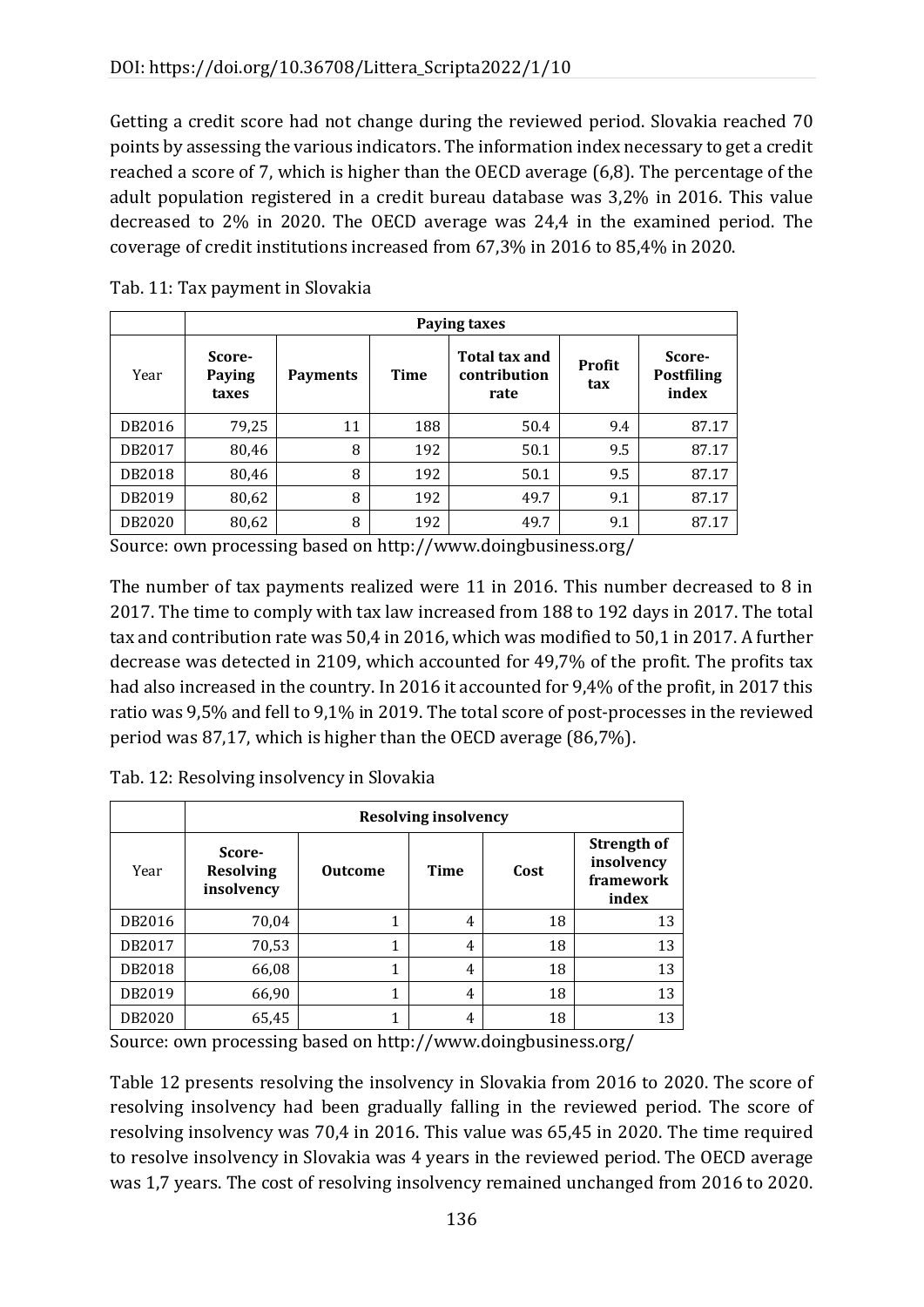This accounted for 18% of the debtor's wealth. The maximum achievable value of the Insolvency Framework Index was 16. The Slovak Insolvency Framework Index was 13, while the OECD average was 11,9.

#### **Analysis of aggregate data**

|                    | <b>DB</b> Year | Ease of<br>doing<br>business<br>rank | Ease of<br>doing<br><b>business</b><br>score | Rank-<br><b>Starting</b><br>a<br>business | Score-<br><b>Starting</b><br>a<br>business | Rank-<br>Getting<br>credit | Score-<br>Getting<br>credit |
|--------------------|----------------|--------------------------------------|----------------------------------------------|-------------------------------------------|--------------------------------------------|----------------------------|-----------------------------|
|                    | 2020           | 41                                   | 76,34                                        | 134                                       | 82,06                                      | 48                         | 70                          |
|                    | 2019           | 35                                   | 76,32                                        | 115                                       | 82,09                                      | 44                         | 70                          |
| Czech<br>Republic  | 2018           | 30                                   | 76,42                                        | 81                                        | 83,55                                      | 42                         | 70                          |
|                    | 2017           | 27                                   | 76,39                                        | 81                                        | 82,96                                      | 32                         | 70                          |
|                    | 2016           | 36                                   | 76,11                                        | 93                                        | 81,34                                      | 28                         | 70                          |
|                    | 2020           | 52                                   | 73,42                                        | 87                                        | 88,19                                      | 37                         | 75                          |
|                    | 2019           | 53                                   | 73,24                                        | 82                                        | 87,89                                      | 32                         | 75                          |
| Hungary            | 2018           | 48                                   | 72,68                                        | 79                                        | 87,60                                      | 29                         | 75                          |
|                    | 2017           | 41                                   | 71,38                                        | 75                                        | 87,28                                      | 20                         | 70                          |
|                    | 2016           | 42                                   | 71,07                                        | 55                                        | 87,10                                      | 19                         | 70                          |
| Poland             | 2020           | 40                                   | 76,38                                        | 128                                       | 82,91                                      | 37                         | 75                          |
|                    | 2019           | 33                                   | 76,93                                        | 121                                       | 82,85                                      | 32                         | 75                          |
|                    | 2018           | 27                                   | 77,86                                        | 120                                       | 82,78                                      | 29                         | 75                          |
|                    | 2017           | 24                                   | 77,68                                        | 107                                       | 82,75                                      | 20                         | 75                          |
|                    | 2016           | 25                                   | 76,93                                        | 85                                        | 82,71                                      | 19                         | 75                          |
| Slovak<br>Republic | 2020           | 45                                   | 75,59                                        | 118                                       | 84,81                                      | 48                         | 70                          |
|                    | 2019           | 42                                   | 75,45                                        | 127                                       | 82,02                                      | 44                         | 70                          |
|                    | 2018           | 39                                   | 75,15                                        | 83                                        | 81,96                                      | 55                         | 70                          |
|                    | 2017           | 33                                   | 75,03                                        | 68                                        | 81,92                                      | 44                         | 70                          |
|                    | 2016           | 29                                   | 74,84                                        | 68                                        | 81,83                                      | 42                         | 70                          |

Tab. 13: Analysis of aggregate data 1.

Source: own processing based on http://www.doingbusiness.org/

Table 13 shows the ranking of the countries during the period under review. The ranking is presenting the position of countries in terms of key indicators during the examined period of 2016-2020. The table above presents the rankings achieved in analysis starting a business and the rankings associated with getting a credit.

While a few years ago Slovakia was considered a tiger in improvement of business environment, currently a worsening situation and worsening conditions for entrepreneurship can be detected. On the contrary, the situation in the northern neighbouring country is improving. In terms of all the examined indicators, Poland achieved the best score as a V4 country in 2020. In terms of removing barriers and simplifying the conditions for entrepreneurship, the southern neighbour is at the forefront. However, Hungarian entrepreneurs are the best in starting a new business. The Czech Republic provides the least favourable conditions for business start-ups. This finding is not positive, as it would be in the interest of the state to optimize the economic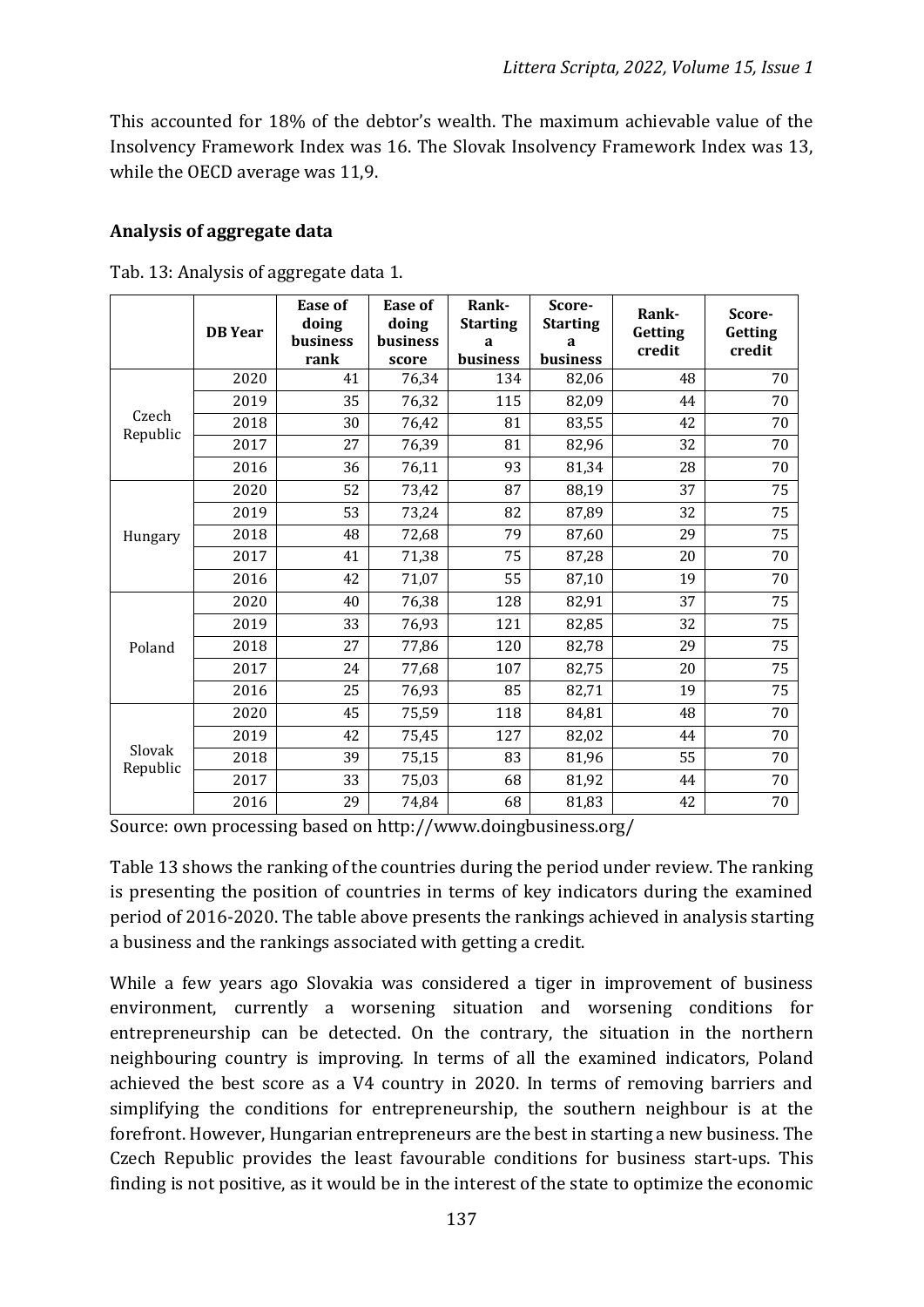policy in order to incentivise and support the entrepreneurial activity. Getting a credit score was similar for Hungary and Poland. Slovakia proved to be the most unfavourable country for getting credit among the V4 countries.

|                   | <b>DB</b> Year | <b>Rank-Paying</b><br>taxes | <b>Score-Paying</b><br>taxes | Rank-<br><b>Resolving</b><br>insolvency | <b>Score-Resolving</b><br>insolvency |
|-------------------|----------------|-----------------------------|------------------------------|-----------------------------------------|--------------------------------------|
|                   | 2020           | 53                          | 81,35                        | 16                                      | 80,08                                |
|                   | 2019           | 45                          | 81,42                        | 15                                      | 80,05                                |
| Czech<br>Republic | 2018           | 53                          | 81,21                        | 25                                      | 79,82                                |
|                   | 2017           | 53                          | 81,75                        | 26                                      | 79,55                                |
|                   | 2016           | 122                         | 81,57                        | 22                                      | 79,29                                |
|                   | 2020           | 56                          | 80,57                        | 66                                      | 55,03                                |
|                   | 2019           | 86                          | 79,22                        | 65                                      | 55,03                                |
| Hungary           | 2018           | 93                          | 76,97                        | 62                                      | 54,75                                |
|                   | 2017           | 77                          | 71,56                        | 63                                      | 54,38                                |
|                   | 2016           | 95                          | 70,84                        | 65                                      | 53,70                                |
|                   | 2020           | 77                          | 76,43                        | 25                                      | 76,53                                |
|                   | 2019           | 69                          | 76,49                        | 25                                      | 76,48                                |
| Poland            | 2018           | 51                          | 79,50                        | 22                                      | 77,71                                |
|                   | 2017           | 47                          | 79,11                        | 27                                      | 76,37                                |
|                   | 2016           | 58                          | 79,14                        | 32                                      | 70,43                                |
|                   | 2020           | 55                          | 80,62                        | 46                                      | 65,45                                |
|                   | 2019           | 48                          | 80,62                        | 42                                      | 66,90                                |
| Slovak            | 2018           | 49                          | 80,46                        | 42                                      | 66,08                                |
| Republic          | 2017           | 56                          | 80,46                        | 35                                      | 70,53                                |
|                   | 2016           | 73                          | 79,25                        | 33                                      | 70,04                                |

Tab. 14: Analysis of aggregate data 2.

Source: own processing based on http://www.doingbusiness.org/

In the second aggregated group of indicators, we focused on presentation of results for individual countries in terms of tax indicators, tax payment and insolvency as a crucial issue. Table 14 presents a thematic comparison of the countries between 2016 and 2020. The table shows the conditions of paying tax and analysis of resolving insolvency in the examined countries. Taxes are considered by businesses and entrepreneurs as a negative aspect of entrepreneurship, especially in terms of drawing resources in favour of the state. Therefore, entrepreneurs are very sensitive to any change regarding tax liability, tax rates and further conditions. Based on the data provided, Poland has the most favourable tax environment among the V4 countries. The lowest score was achieved by the Czech Republic. Economic downturn and bankruptcy, as an unpleasant situation is perceived very sensitively by the entrepreneurial sector. Companies that have to undergo these procedures, it is important to ensure the least complicated and financially acceptable conditions. It turned out that in terms of handling bankruptcy, the most successful were the Czech businesses. The most favourable conditions for resolving insolvency were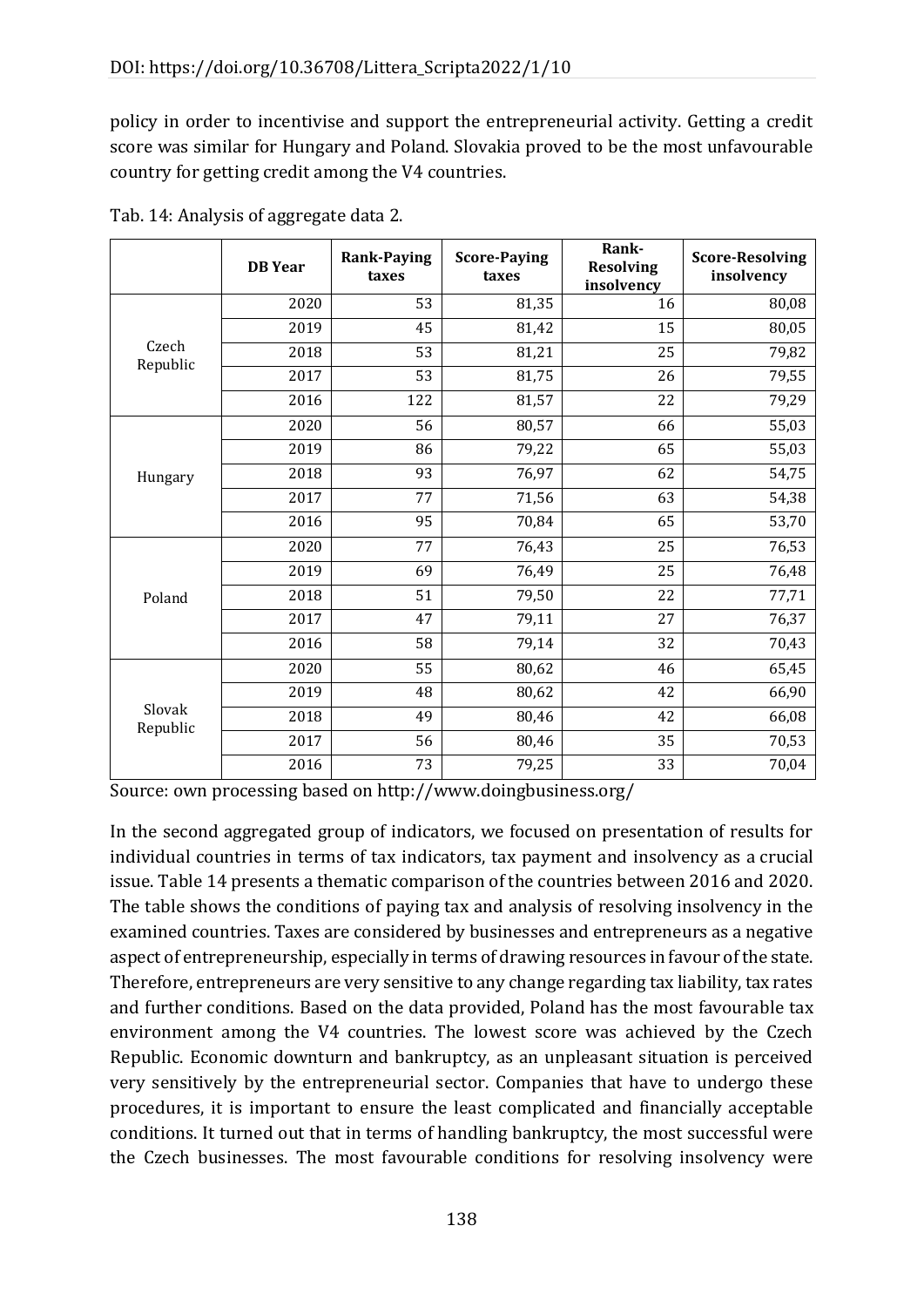detected in the Czech Republic, while the lowest score in this category was achieved by Hungary taking into account the factors provided in the analysis.

## **Conclusion**

The economic situation and the business environment of the Visegrad Four (V4) countries has an impact on the development of the region, so analysis of their economic development is important. The article compared the countries along the selected indicators in order to get a more accurate and transparent overview about the similarities and differences of the countries. The article is based on an internationally recognized analysis.

The research revealed that starting a business in the Czech Republic was simplified in 2018, based on the Doing Business evaluation of the Visegrad Four Group. Starting a new business is the easiest in Hungary, where the shortest time is required to complete the procedures to start a business. According to the overall analysis, applying for credit is the easiest in Hungary and Poland, since the mentioned countries have the highest credit information index and the credit bureau coverage indicator. The Czech Republic offers the most favourable tax payment conditions, with the highest total number of post-processing scores. The least favourable conditions are offered by Poland, despite having the lowest number of payment procedures related to tax payment. The Czech Republic performed the best among the Visegrad Four countries in terms of insolvency resolution index.

Based on the overall ranking, Poland performed the best in the analysis of the Visegrad Four Group, followed closely by the Czech Republic. Taking into consideration the examined factors, the only factor where Poland provided the best performance was applying for business credit. Based on the overall analysis, Hungary ranked the lowest among the Visegrad Four countries.

The small and medium-sized enterprises have significant impact on the economic success of the country. The development within each of the examined factors contributes to the success starting a business, thereby improving the performance of the economy. These comparisons support the awareness of the countries in which areas it is necessary to determine new directions.

It is necessary to deal with the improvement of business environment on a regular basis in order to point out the limits and opportunities for improvement. Quality business environment generates innovative and competitive businesses. In order to make a continuous contribution to GDP, employment and regional development, the regional economic policies of the Visegrad Four countries should focus on proactive incentives to encourage the entrepreneurial activity. This step is crucial in terms of competitiveness and efficiently functioning economies. The upcoming research may assess the achieved results in details and pointing to regional opportunities. Limiting factors of the current evaluation are: access to adequate data (time interval selected for data analysis was 2016- 2020; there were no accessible data in 2021, when the article was completed, which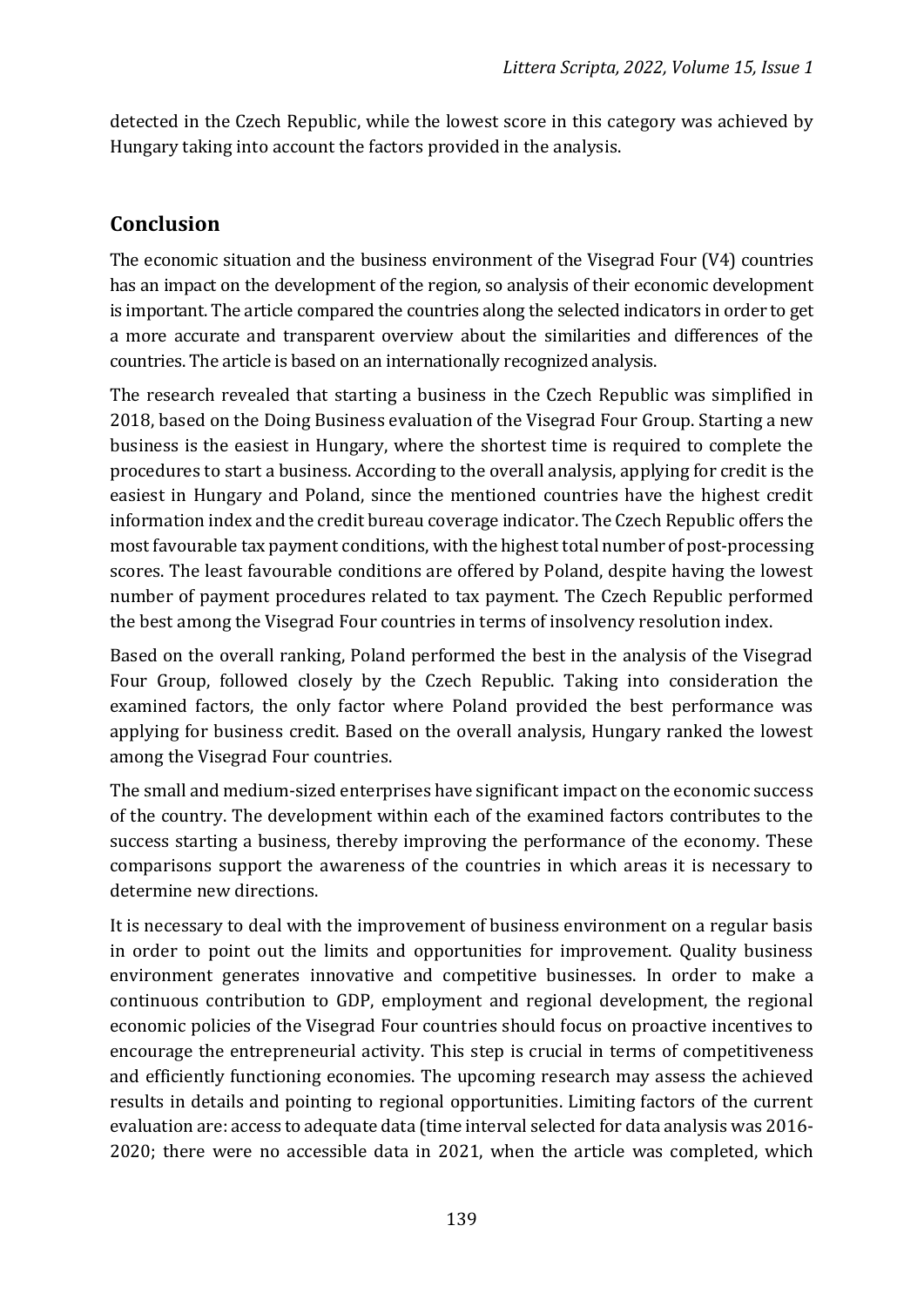would result in methodologically incorrect and distorted evaluation) possibility of evaluation of achieved macro data and regional disparities.

## **References**

BACHER H. U., BRÜLHART M., 2013. Progressive taxes and firm births. *International Tax and Public Finance*, **20**(1), 129-168. doi: 10.1007/s10797-012-9218-z

BELAS J., GAVUROVA B., CEPEL M., KUBAK M. 2020. Evaluation of economic potential of business environment development by comparing sector differences: perspective of SMEs in Czech Republic and Slovakia. *Oeconomia Copernicana*, **11**(1), 135–159. doi: 10.24136/ oc.2020.006

BRAUNERHJELM P., EKLUND J. E., THULIN P., 2021. Taxes, the tax administrative burden and the entrepreneurial life cycle. *Small Business Economics*, **56**(2), 1-14. doi: 10.1007/s11187-019-00195-0

CHOWDHURY F., TERJESEN S., AUDRETSCH D., 2015. Varieties of entrepreneurship: institutional drivers across entrepreneurial activity and country*. European Journal of Law and Economics*, **40**(1),121-148. doi: https://doi.org/10.1007/s10657-014-9464-x

DJANKOV S., HART O., MCLIESH C., SHLEIFER A., 2008. Debt Enforcement around the World. *Journal of Political Economy*, **116**(6), 1105–49. doi: https://doi.org/10.1086/595015

DREHER A., GASSEBNER M., 2013. Greasing the Wheels of Entrepreneurship? The Impact of Regulations and Corruption on Firm Entry. *Public Choice,* **155**(3), 412-432. doi: https://doi.org/10.1007/s11127-011-9871-2

DUDIĆ, Z., DUDIĆ, B., AGBABA, B., NOSKOVÁ, M. 2020. The importance and application of the balanced scorecard model in enterprises. *Acta Oeconomica Universitatis Selye* **9**(1): 45-56. doi: https://doi.org/10.36007/Acta.2020.9.1.3

FABUS M., 2018. Business environment analysis based on the Global Competitiveness Index (GCI) and Doing Business (DB): Case study Slovakia. *Journal of Security and Sustainability Issues*. **7**(4), 831-839. doi: 10.9770/jssi.2018.7.4(18).

FABUS, M., DUDAS, T., CIHELKOVA, E. 2021. Business environment analysis based on the Doing Business: case study Slovakia. *Insights into Regional Development* **3**(3): 56-65. doi: https://doi.org/10.9770/IRD.2021.3.3(3)

FONSECA R., LOPEZ-GARCIA P., PISSARIDES C. A., 2001. Entrepreneurship, Start-up Costs and Employment. *European Economic Review*, **45**(4-6), 692-705. doi: https://doi.org/10.1016/S0014- 2921(01)00131-3

HAMBUR J., LA CAVA G., 2018. Do Interest Rates Affect Business Investment? Evidence from Australian Company-level Data. *RBA Research Discussion Papers* rdp2018-05, Reserve Bank of Australia.

HERRENDORF B., TEIXEIRA A., 2011. Barriers to Entry and Development. *International Economic Review,* **52**(2), 573-602. doi: https://doi.org/10.1111/j.1468-2354.2011.00639.x

HRIVNAK, M., MORITZ, P. 2021. The availability of educated human capital in regions and the development of small and medium- sized enterprises. *Acta Oeconomica Universitatis Selye* **10**(1): 40-53. https://doi.org/10.36007/Acta.2021.10.1.4

JEAN VASILE A., CHIVU L., GHEORGHE I. G., GRUBOR A., SEDLARSKI T., SIMA V., SUBIC J., VASIC M., 2021. Small and Medium-Sized Enterprises, Business Demography and European Socio-Economic